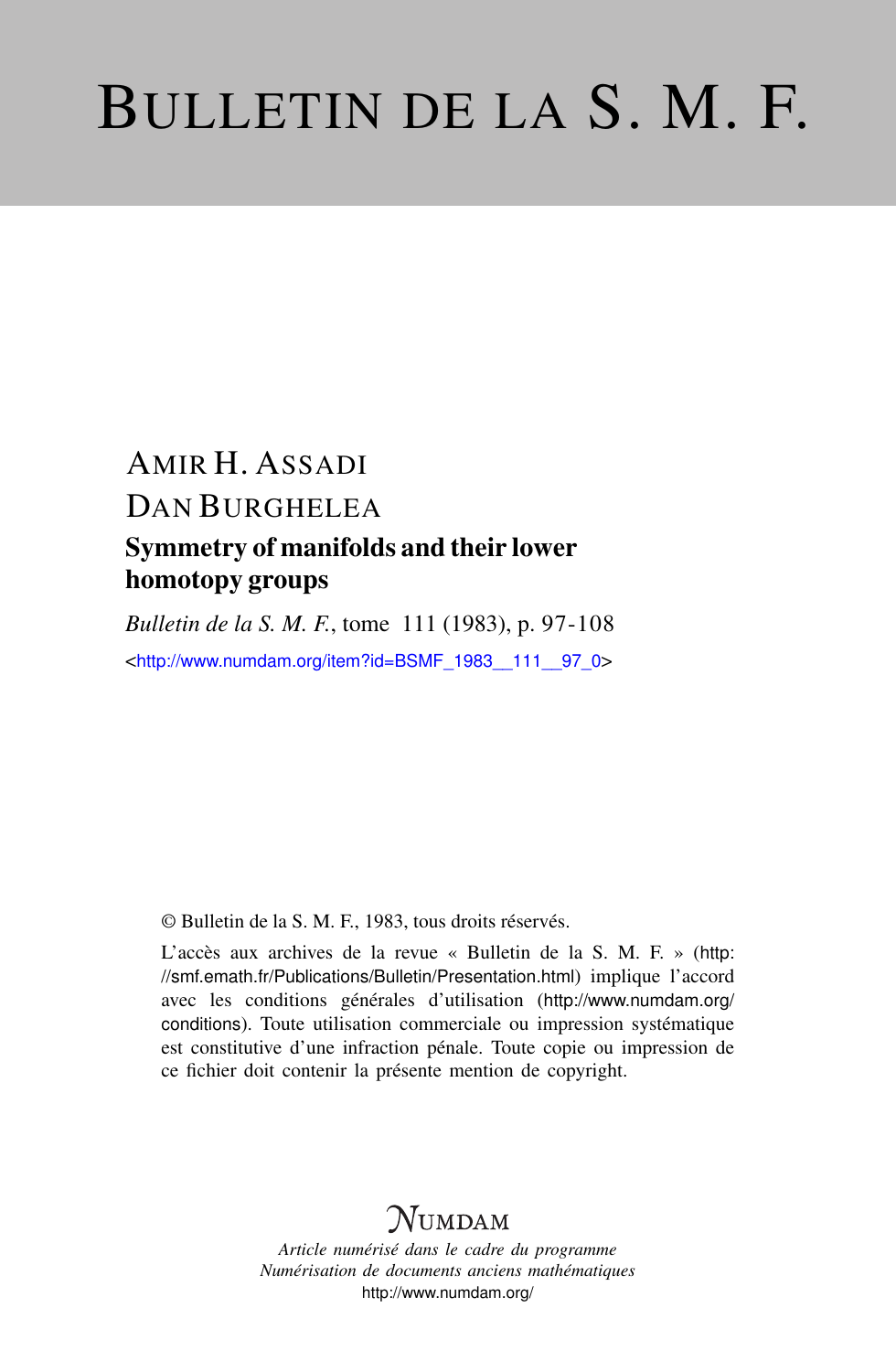*Bull. Soc. math. France,* 111, 1983, p. 97-108.

# **SYMMETRY OF MANIFOLDS AND THEIR LOWER HOMOTOPY GROUPS**

**BY** 

AMIR **H. ASSADI and DAN BURGHELEA** (\*)

## **Introduction**

In this paper we study the relation between lower homotopy groups, specifically  $\pi$ , and  $\pi$ <sub>2</sub> of a manifold and its symmetry properties. Such relation on the level of fundamental group has been gradually understood, *(see* [Y],  $[A - B]$ ,  $[B - S]$ ,  $[F - M]$ ,  $[K - K]$ ,  $[S - Y]$ , and in  $[B - H]$  has been treated in its most useful form. In this paper we establish, first, a precise relationship between the degree of symmetry and the canonical homomorphism  $H_*(M; \mathbb{Q}) \to H_*(\pi_1(M); \mathbb{Q})$  (Theorem A). Next, we consider the more general homomorphism  $H_*(M; \mathbb{Q}) \to H_*(M (r); \mathbb{Q})$ induced by taking the canonical Postnikov map  $M \rightarrow M(r), r \ge 1$ . Remarkably, there is a partial generalization of Theorem **A,** namely Theorem B below which provides us with such a relationship between the degree of symmetry and the homomorphism  $H_*(M; \mathbb{Q}) \to H_*(M(2); \mathbb{Q}),$  in particular,  $H_*(M; \mathbb{Q}) \to H_*(K(\pi_2(M), 2); \mathbb{Q})$  for simply-connected M. Apparently, this phenomenon cannot be expected for  $r \geq 3$ , simply because  $\pi_3(G) \otimes \mathbb{Q} \neq 0$ for a general compact Lie group G.

As an application, we show that the changes in the differentiable structure of  $M^n = S^2 \times T^{n-2}$  affects its semi-simple degree of symmetry.

(\*) Texte reçu le 30 avril 1982, révisé le 15 avril 1983.

BULLETIN DE LA SOCIÉTÉ MATHÉMATIQUE DE FRANCE  $-$  0037-9484/1983/97/\$ 5.00 © Gauthier-Villars

A. ASSADI, University of Virginia. Department of Mathematics, Charloitesvillc **VA** 22903- 3199 **U.S.A.**

D. BURGHELEA, The Ohio Slate University. Department of Mathematics, 231 West 18th Avenue, Colombus Ohio 43210 U.S.A.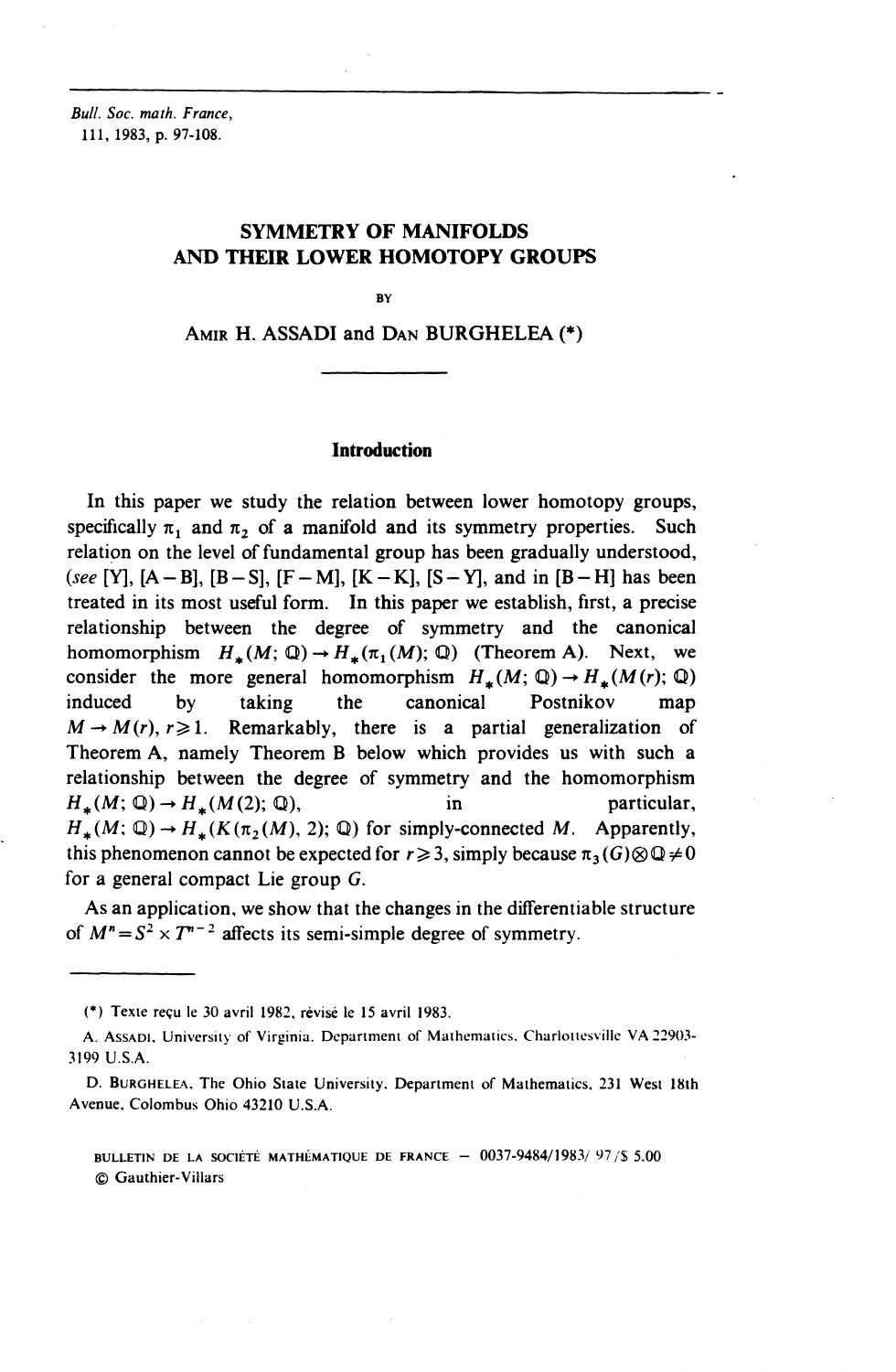That is,  $S_s(M^n \# \Sigma^n) = 0$ , where  $\Sigma^n \in \Theta_n$  is a non-standard homotopy sphere. This may be viewed as a generalization of an earlier result of ours that  $S(T^* \# \Sigma^n) = 0$ .

In some sense this paper might be viewed as an application to [B-H], where the authors have introduced the concept of an *i*-fold stratified space and its associated stratified r-stage Postnikov system *(see* 11.3 and 11.5 below), as well as a continuation of [B-S].

I. BERNSTEIN [Be] provided elementary proofs for some particular cases of Theorem A and B which are however, general enough to cover the cases studied by SCHOEN-YAU in [S-Y].

We would like to thank William BROWDER for an inspiring discussion and making available to us the manuscript [B-H] prior to its publication.

The authors thank the referee as well for useful suggestions.

## **Section 1**

Following W. Y. Hsiang, the differentiable degree of symmetry  $S(M)$  of a smooth manifold  $M<sup>n</sup>$  is defined to be the supremum of dim G where G is a compact Lie group acting smoothly and effectively on  $M<sup>n</sup>$ . The semi-simple degree of symmetry  $S_s(M)$  is defined similarly, where we consider only actions of semi-simple compact Lie groups *G* on M". Cf. BURGHELEA-SCHULTZ [B-S].

Following P. CONNER and F. RAYMOND  $[C-R]_2$  an injective total action is a smooth action  $\mu: T^k \times M \to M$ , (where  $T^k$  denotes the k-dimensional torus) so that for any  $x \in M$ , the map  $f^x$ :  $T^* \to M$  given by  $f^x(t) = \mu(t, x)$  induces a monomorphism  $f^x_* : \pi_1(T^*, 1) \to \pi_1(M, x)$ . Let  $\rho(M)$  be the supremum of k, so that there exists injective total actions  $\mu: T^* \times M \to M$ .

In a study of smooth actions of simple classical groups on manifolds with vanishing first rational Pontrijagin class, W. C. HSIANG and W. Y. HSIANG have shown that under some dimension restrictions, all isotropy groups are also simple. More generally, we may consider the symmetry properties of manifolds of the following type.

I.1. DEFINITION. - An effective action  $\mu: G \times M^n \rightarrow M^n$  is called *iso tropically semi-simple* if *G* and all isotropy groups of the action are semisimple. The *isotropic semi-simple degree of symmetry* of M, denoted by  $S<sub>is</sub>(M)$ , is the supremum of dim G for all isotropically semi-simple actions  $\mu: G\times M \rightarrow M$ .

**TOME**  $111 - 1983 - N^{\circ}2$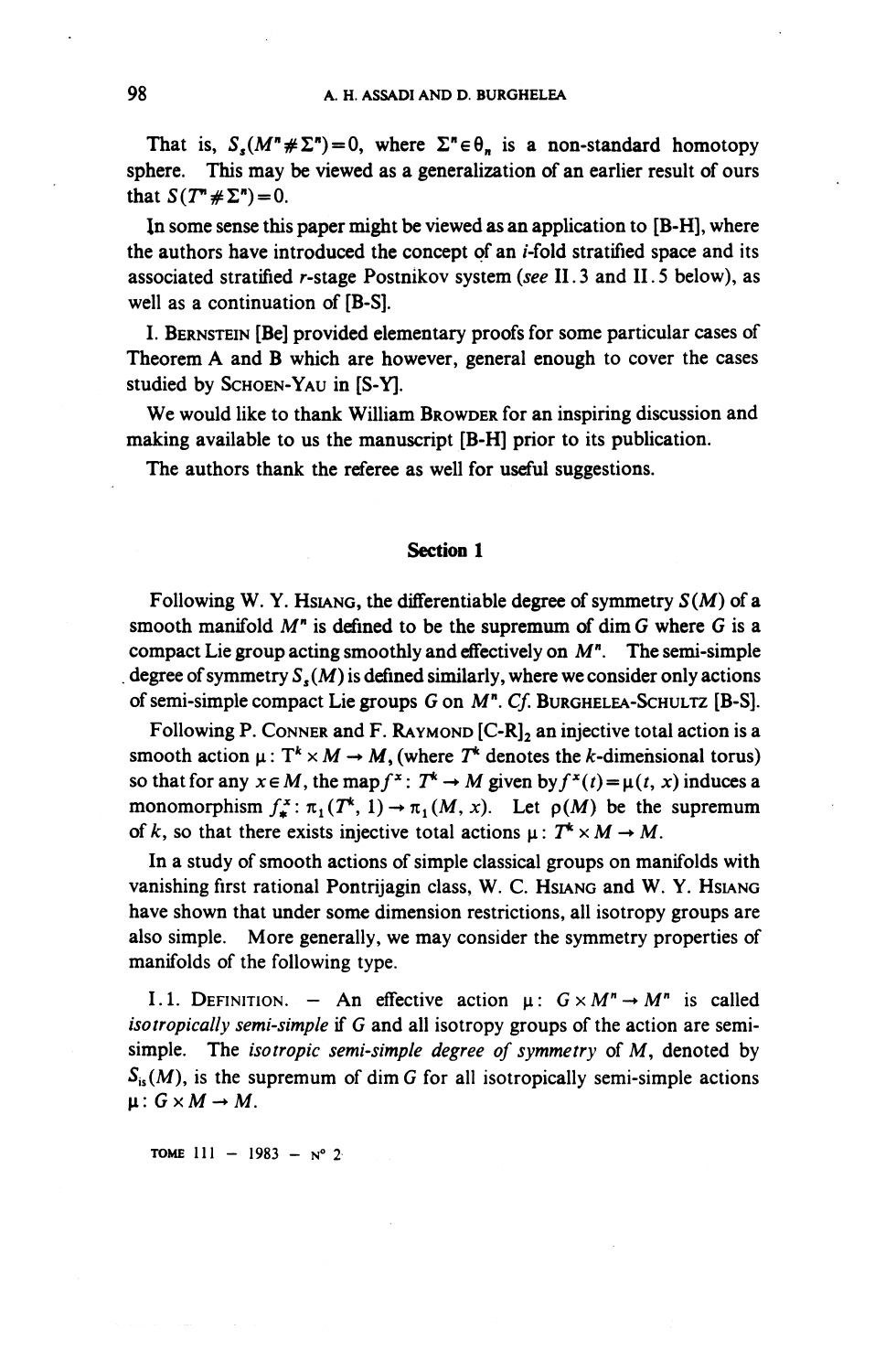We are primarily interested in smooth actions and differentiable degree of symmetry. However, the results are equally valid for a wider class of actions which include locally smooth action. Such generalizations can be deduced from examination of the proofs of the theorems below.

1.2. DEFINITION.  $-$  Let r and s be positive integers, and let  $\mathbb F$  be a field. A topological space X has the property  $P_{r,s}(\mathbb{F})$ , if the canonical map into the r-th Postnikov term  $f^{(r)}$  :  $X \to X(r)$  induces a non-trivial homomorphism:

$$
f_{\ast}^{(r)}\colon H_{s}(X;\mathbb{F})\to H_{s}(X(r);\mathbb{F}).
$$

We will be interested in spaces with property  $P_{r,s}(\mathbb{F})$ , where  $r=1$  or 2 and  $F = \mathbb{Q}$ .

1.3. THEOREM A. — *Suppose M" is a compact smooth (or topological) manifold which has property*  $P_{1, k}(\mathbb{Q})$ . Then:

$$
S_s(M) \leqslant \frac{(n-k)(n-k+1)}{2} \quad \text{and} \quad S(M^n) \leqslant \frac{(n-k)(n-k+1)}{2} + \rho(M^n).
$$

1.4. PROPOSITION (well-known).  $- (1)$   $p(M) \leq n$  and  $p(M)=n$  iff M is *diffeomorphic to T".*

(2) If  $M^n$  is orientable and  $\neq T^n$  then  $p(M^n) \leq n-2$  and if  $p(M^n)=r$  and center  $\pi_1(M, x) \to H_1(M, Z)$  is injective, there exists a finite cover of M *diffeomorphic to*  $N^{n-r} \times T^r$ .

(3)  $\rho(M^n) \leqslant rank \ center (\pi_1(M, x)).$ 

(4) If  $\chi(M) \neq 0$  or at least one rational Pontriagin number is  $\neq 0$  then  $p(M)=0$ .

1.5. *Remark.*  $- (1)$  To see that the estimates given  $1.3(a)$  are sharp,

consider 
$$
M^n = S^{n-k} \times T^k
$$
, where the rank of center  $\pi_1(M) = k$ :  
\n
$$
S_s(M^n) = \frac{(n-k)(n-k+1)}{2}
$$
 and 
$$
S(M^n) = \frac{(n-k)(n-k+1)}{2} + k
$$
.

(2) It is easy to see that many manifolds satisfy  $P_{1, k}(\mathbb{F})$ . For instance, if a compact manifold  $N^k$  satisfies  $P_{1,k}(\mathbb{F})$ , then  $(N^k \times Q^{n-k}) \neq L^n$  also satisfies  $P_{1, k}(\mathbb{F})$  if Q and L are closed manifolds. Thus, if  $M^{n_1}, M^{n_2}, \ldots, M^{n_r}$  are closed oriented aspherical manifolds and  $n = n_1 + n_2 + \ldots + n_r$ , then:

$$
\{(((M^{n_1} \# L^{n_1}) \times M^{n_2}) \# L^{n_1+n_2}) \times M^{n_3} \dots \} \# L^n \text{ has property } P_{1,n}(\mathbb{F}).
$$

(3) Special cases of Theorem A appear in  $[C-R]_1$ ,  $[S-Y]$ ,  $[B-H]$  and  $[K-K]$ and H. Donnelly-R. Schultz; compact groups actions and maps into aspherical manifolds. Topology 21 (1982), pp. 443-455.

BULLETIN DE LA SOCIÉTÉ MATHÉMATIQUE DE FRANCE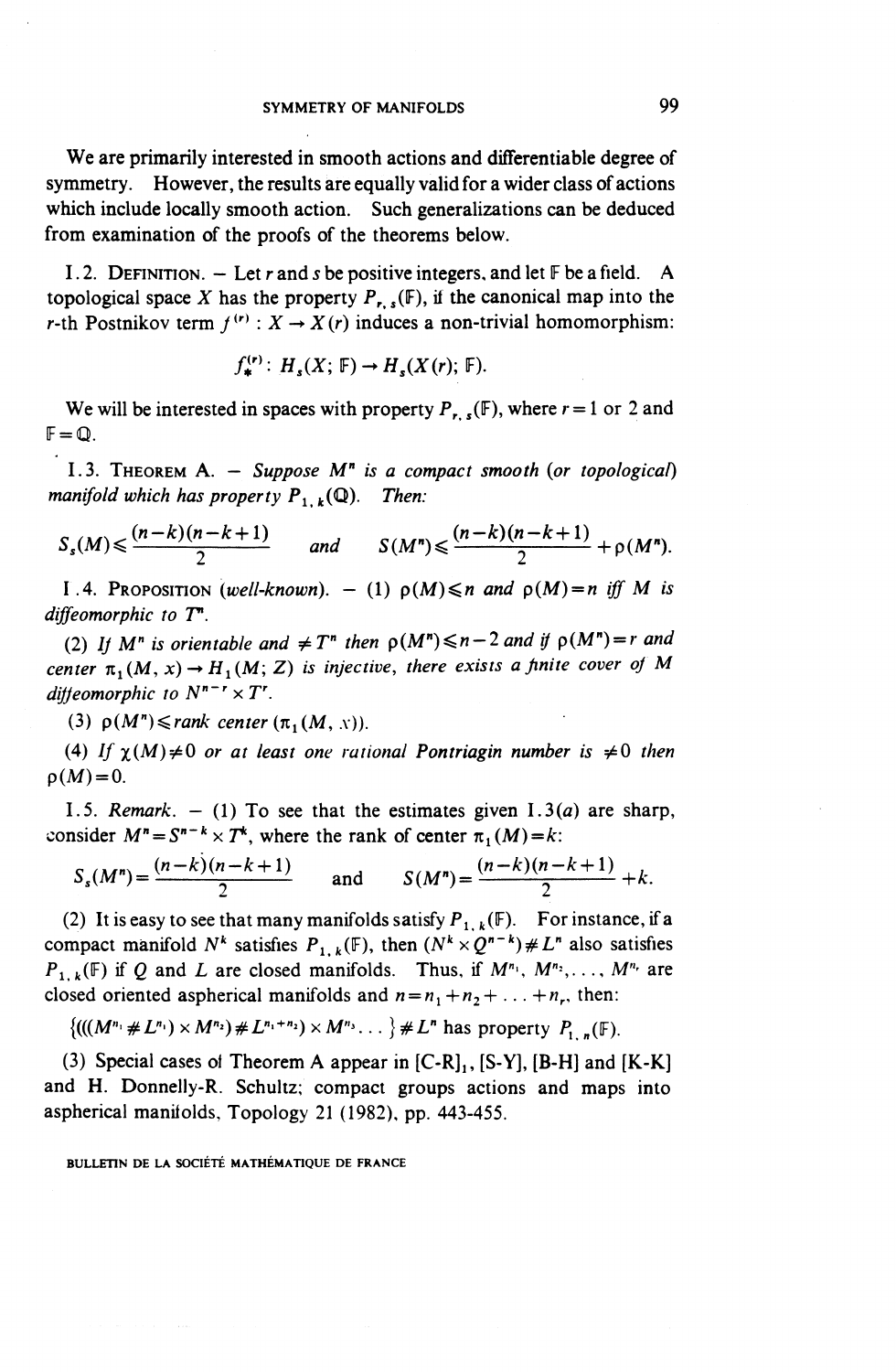(4) A "gap theory" for manifolds with property  $P_{1, k}(\cdot;\cdot)$  in the sense of [K-K] can be developed in a rather straightforward manner.

*n* a rather straightforward m<br> *If*  $M^n$  is a smooth manifold<br>  $S_{is}(M^n) \leq \frac{(n-k)(n-k+1)}{2}$ . 1.6. THEOREM B.  $-$  If M<sup>n</sup> is a smooth manifold which satisfies P<sub>2</sub> k(Q) then:

$$
S_{\rm is}(M^n)\leqslant \frac{(n-k)(n-k+1)}{2}.
$$

1.7. COROLLARY. - Suppose  $M^n$  satisfies either  $P_{2,n}(\mathbb{Q})$  or  $P_{2,n-1}(\mathbb{Q})$ , *then any effective smooth action of SU(2) or SO(3) has one-dimensional isotropy groups.*

1.8. *Remarks.*  $- (1)$  To construct examples of manifolds which satisfy P<sub>2.k</sub>(Q), let  $n = 2n_1 + 2n_2 + ... + 2n_r$  and consider  $L_1 = \mathbb{C}P^{n_1} \# K_1^{2n}$ 

$$
L_2 = (L_1^{2n_1} \times \mathbb{C} P^{n_2}) \# K_2^{2(n_1+n_2)}, \ldots, L_r = (L_{r-1} \times \mathbb{C} P^{n_r}) \# K_r^{2(n_1 + \ldots + n_r)}
$$

where  $K_i^{2(n_1 + ... n_i)}$  are arbitrary closed manifolds. Then L, satisfies  $P_{2k}$  (Q)  $k_i = \sum_{j=1}^{i} 2n_j$ . Similarly one constructs examples of manifolds M" which satisfy  $P_{2,k}(\mathbb{Q})$  for  $k < n$ .

(2) The main interest of Theorem B is primarily in its applications to simply-connected manifolds.

(3) According to HSIANG and HSIANG [H-H] if the first rational Pontrijagin class of  $M^n$  vanishes, then smooth actions of  $SO(m)$ ,  $SU(m)$  or  $Sp(m)$  on  $M^n$ must have isotropy groups of the form *S0(k), SU(k)* or *Sp(k),* respectively, under some dimension restrictions on *m* and m. Thus the actions of relatively large dimensional classical groups on manifolds with vanishing first Pontrijagin class are necessarily isotropically (semi-) simple.

### **Section II**

Let G be a compact connected Lie group, and let  $\mu: G \times M'' \to M''$ be a continuous action on the connected manifold  $M^n$ . Let  $m \in M$ , and  $e \in G$  be the identity element. Consider the restriction of the action  $\mu: G \times \{m\} \to M$ . This induces a homomorphism  $\mu_* : \pi_1 (G, e) \to \pi_1 (M, m)$ . It is easy to see that  $\mu_* \pi_1 (G, e)$  lies in the center  $(\pi_1(M, m))$ : hence it is a normal subgroup of  $\pi_1(M, m)$  (cf. [C-R]). Let  $\Gamma = \pi_1(M, m)/\mu_* \pi_1(G, e)$ , which is seen to be idependent of choice of  $m \in M$ up to isomorphism. Let  $\mu : M \to M/G$  be the canonical projection onto the orbit space. Also,  $f^{(1)}$ :  $M \rightarrow M(1) = K(\pi_1(M), 1)$  denotes the first Postnikov term, and  $H_*(\Gamma; \mathbb{F})$  be the homology of the group  $\Gamma$  with coefficients in the field F. The following theorem is due to BROWDER-HSIANG [B-H].

 $10M1$   $111 - 1983 - \sqrt{2}$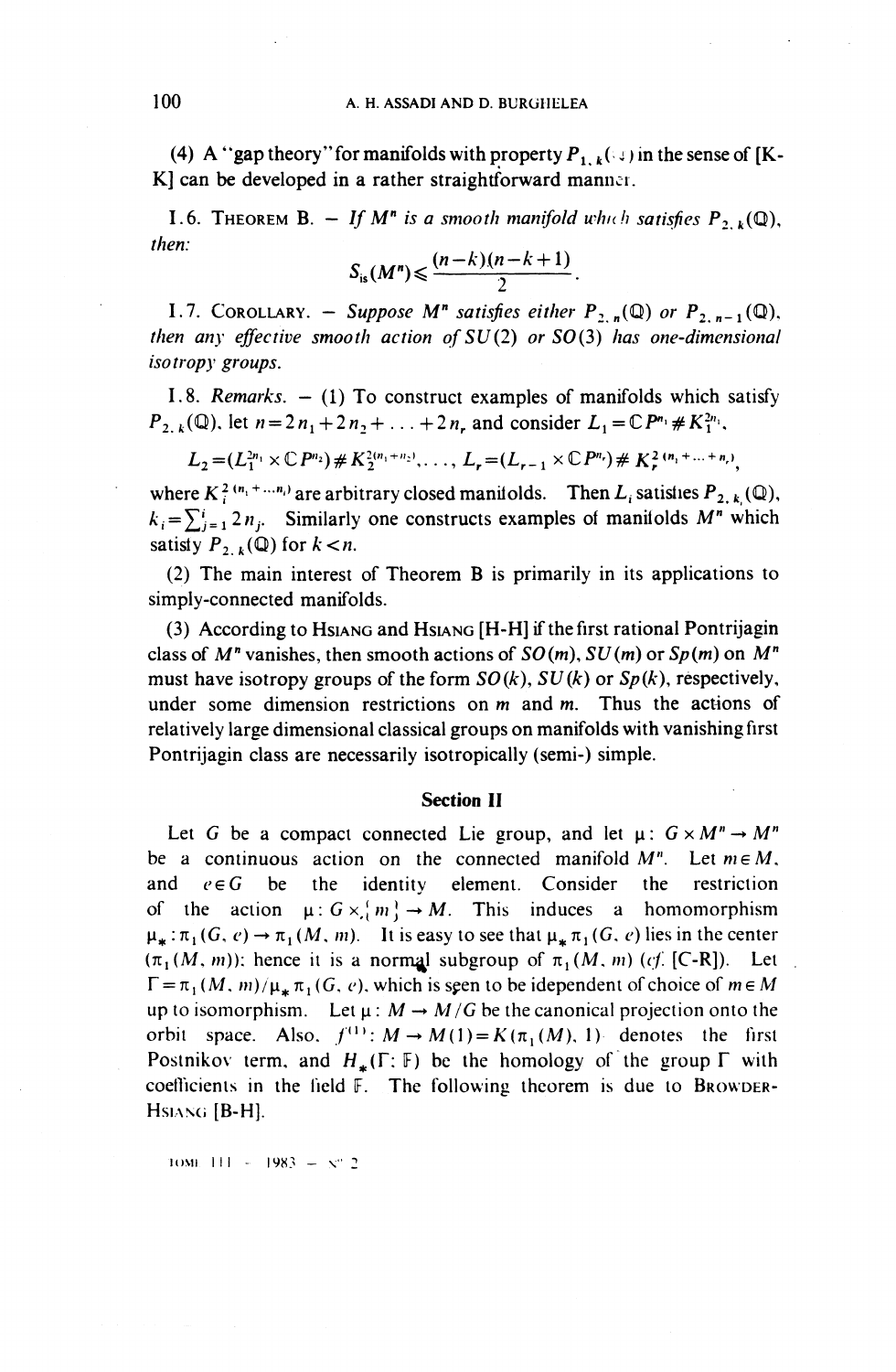11.1. THEOREM A\ — *Let G be a compact connected Lie group,*  $\mu: G \times M \to M$  be a smooth action  $\Gamma = \pi_1(M)/\mu_* \pi_1(G)$ , as a defined above, *and q*:  $\pi$ ,  $(M) \rightarrow \Gamma$  *the quotient map. Then:* 

(1) There exists a homomorphism  $\theta: H_*(M/G; \mathbb{Q}) \to H_*(\Gamma; \mathbb{Q})$  such that *the following diagram commutes:*

$$
H_*(M; \mathbb{Q}) \stackrel{f_+^{(1)}}{\rightarrow} H_*(\pi_1(M); \mathbb{Q})
$$
  
\n
$$
\pi_*| \qquad \qquad |^{q_*}
$$
  
\n
$$
H_*(M/G; \mathbb{Q}) \stackrel{\theta_*}{\rightarrow} H_*(\Gamma; \mathbb{Q})
$$

The following theorem shows how the second Postnikov term of a manifold *M* imposes restrictions on the existence of effective actions on *M.* The case of simply-connected manifolds is particularly noteworthy.

II.2. THEOREM B'.  $-$  Let  $\mu$ :  $G \times M \rightarrow M$  be a smooth isotropically semi*simple action, and*  $f^{(2)}$ :  $M \rightarrow M(2)$  *be the canonical map into the second Postnikov term ofM. Then there exists a homomorphism*  $\theta$ :  $H_+(M/G; \mathbb{Q}) \to H_+(M(2); \mathbb{Q})$  such that the following diagram commutes:



The proofs of Theorems A, B, and their corollaries follow from Theorems A' and B':

*Proof of Theorem A. – Let G be a compact connected Lie group acting* quasi-effectively on  $M$  (i.e. the ineffective kernel of the action is a finite subgroup of  $G$ ). By passing to a finite cover, if necessary, one may assume that  $G = T' \times T' \times G'$ , where G' is compact semi-simple, so that That  $G = T \times T \times G$ , where G is compact semi-simple, so that<br>  $\mu_* : \pi_1(T^r \times 1) \to \pi_1(M)$  is injective, and  $\mu_* : \pi_1(1 \times T^l \times G_s') \to \pi_1(M, m)$  has a finite group as its image. Note that  $r \leq \rho(M)$  because  $\mu_* | \pi_1(T' \times 1)$  injects into (the center of)  $\pi_1(M)$ . It suffices to show that:

$$
\dim(T^i \times G_s) \leqslant \frac{(n-k)(n-k+1)}{2}.
$$

or equivalently, that for any action  $\mu: G \times M \to M$  with  $\mu_*(\pi_1(G))$  finite:

$$
\dim G \leqslant \frac{(n-k)(n-k+1)}{2}.
$$

BULLETIN DE LA SOCIÉTÉ MATHÉMATIQUE DE FRANCE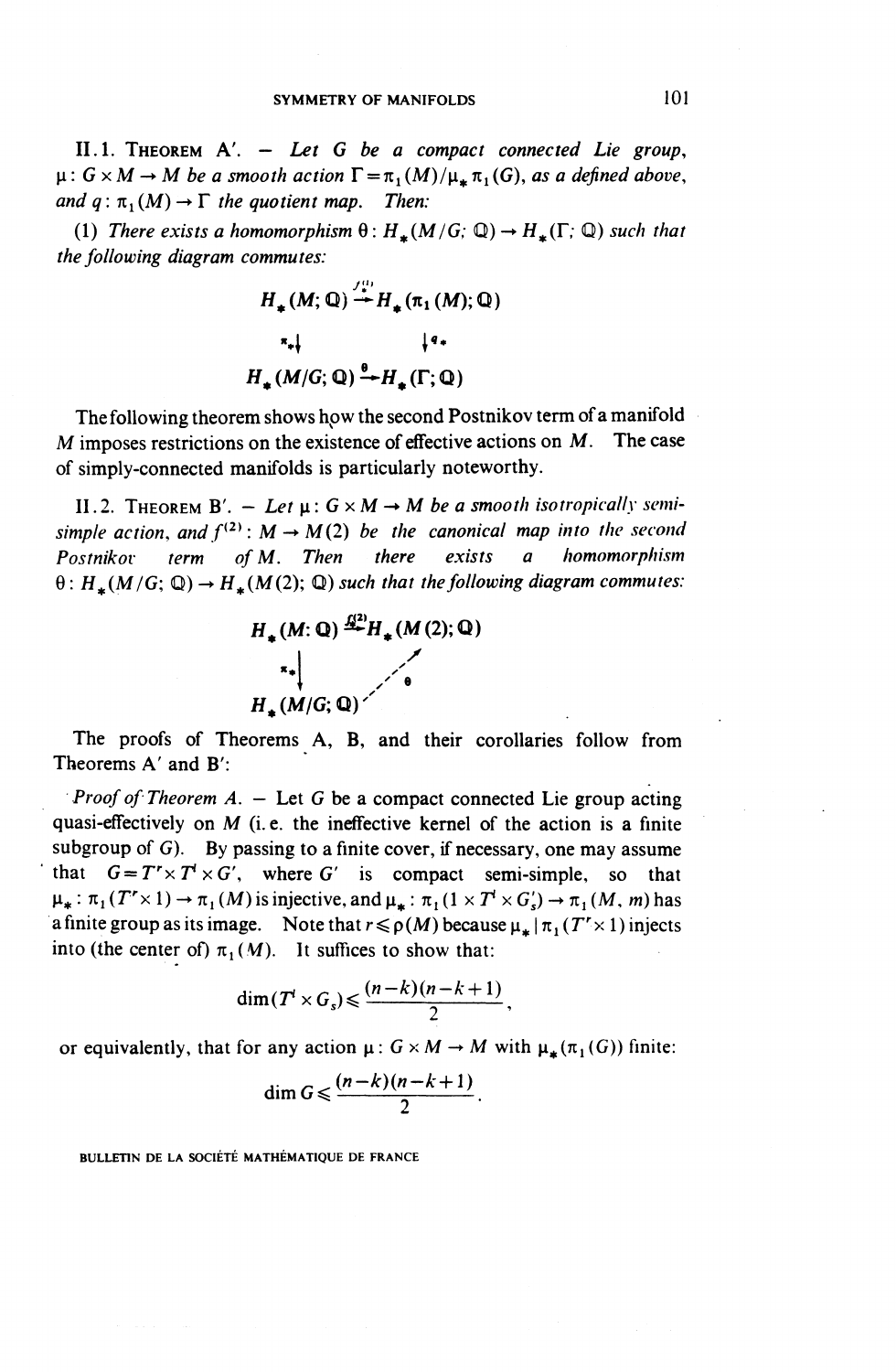Assume that M satisfies  $P_{1, k}(\mathbb{Q})$ , and consider the following commutative diagram from Theorem A'.

$$
H_{\bullet}(M; \mathbb{Q}) \to H_{\bullet}(\pi_1(M); \mathbb{Q})
$$
\n
$$
\downarrow \qquad \qquad \downarrow
$$
\n
$$
H_{\bullet}(M/G; \mathbb{Q}) \to H_{\bullet}(\Gamma; \mathbb{Q})
$$

where the right-hand vertical map is an isomorphism, since  $H_*(\mu_*(\pi_1(G));\mathbb{Q})=0.$ 

Clearly, the property  $P_{1, k}$  implies that dim  $M/G \ge k$ . As a result, the dimension of the principal orbit is less than or equal to  $n - k$ . Since G acts effectively on each principal orbit, by a classical theorem of differential geometry (Frobenius-Birkhoff Theorem):

$$
\dim G \leqslant \frac{(n-k)(n-k+1)}{2}.
$$

*Observation to the proof of Theorem A.* - The essence of the above proof is the verification of the following statement: in the presence of the property  $P_{1, k}$ for any action  $\mu$ :  $G \times M \rightarrow M$  with G compact and  $\mu^{\mathbf{x}}_{\ast}(\pi_1(G))$  finite (in particular if G is semisimple) the dimension of the principal orbit is  $\leq n-k$ .

*Proof of Proposition*  $I.4. - (1)$  is immediate since the hypothesis implies that for each  $x f^x$  is an immersion. (2) follows from Theorem 4.2 ot  $[C-R]$ . (3) follows by observing that for each x,  $f^{\ast}(\pi_1(T, 1)) \subset \text{Center } \pi_1(M, x)$ . To check (4) we recall that if  $\chi(M'') \neq 0$  or at least one rational characteristic number is nonzero, then any circle action on *M* must have a fixed point. Consequently  $\rho(M^n)=0$ .

*Proof of Theorem B. -* Suppose G has an isotropically semi-simple action on  $M^n$ . Then the hypothesis implies that  $\dim M/G \ge k$ . Hence the dimension of the principal orbit is at most *n-k,* which, in turn, shows that:

$$
\dim G \leqslant \frac{(n-k)(n-k+1)}{2}.
$$

*Proof of Corollary I.7.* - The hypotheses implies that  $M<sup>n</sup>$  does not admit an isotropically semi-simple action, and the conclusion follows immediately from consideration of subgroups of  $SO(3)$  or  $SU(2)$ .

Before proving Theorem B', we recall the concept of the stratified  $N$ -stage Postnikov system, due to Browder-Hsiang. Let  $\mathscr C$  be a category (of topological spaces) and let  $i \ge 0$  be an integer. An *i-fold*  $\mathscr C$ *-stratified space X* 

TOME 111  $-$  1983  $-$  N° 2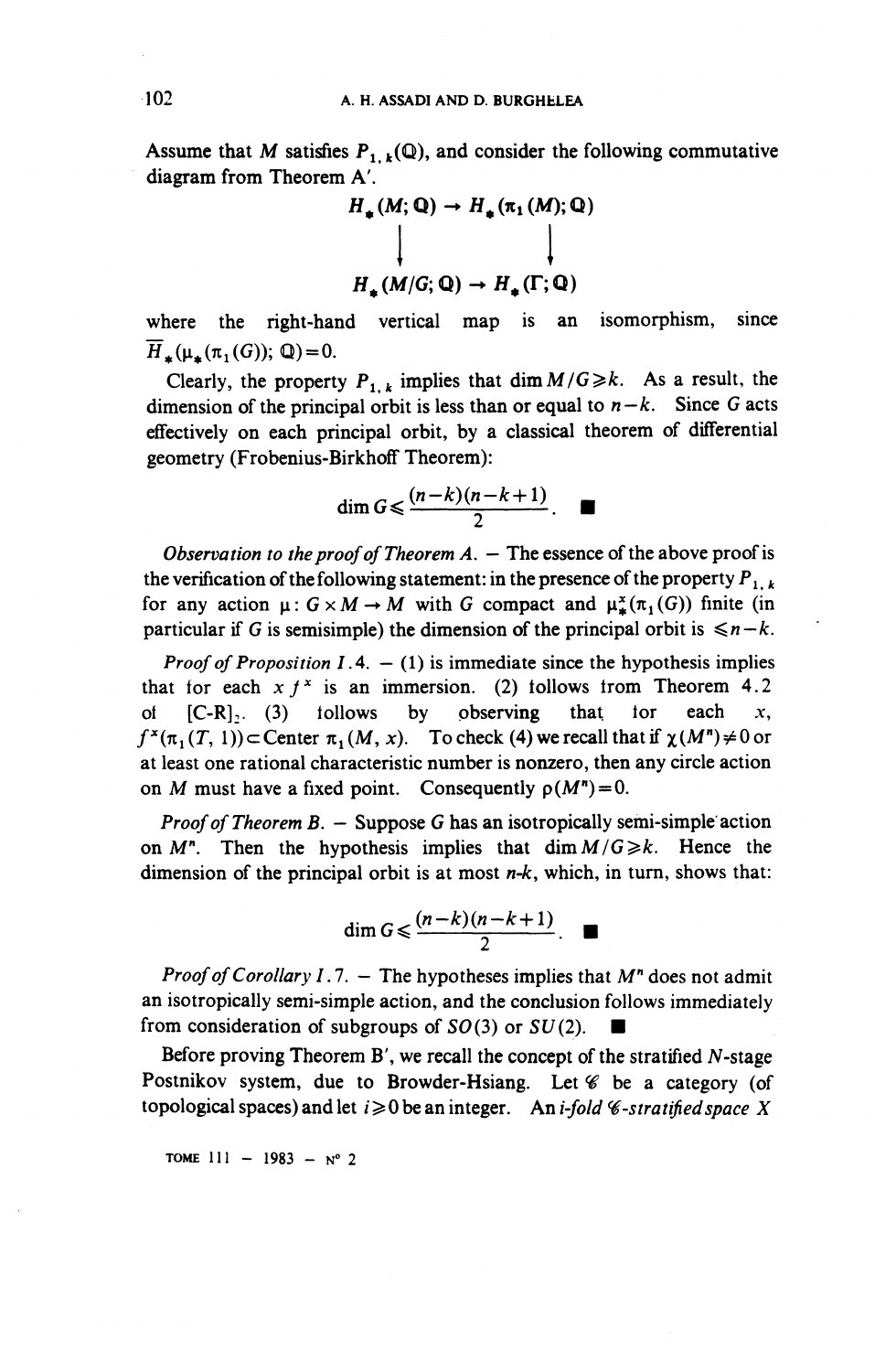is defined inductively by taking elements of  $\mathscr C$  for  $i = 0$ , and for  $i \ge 1$  *via* a push out diagram

$$
Y_{i-1} \downarrow \downarrow
$$
  
\n
$$
\downarrow \downarrow
$$
  
\n
$$
Z \rightarrow X_i
$$

where  $Y_{i-1}$  and  $X_{i-1}$  are  $(i-1)$ -fold spaces, and  $Z \in \mathscr{C}$ , and  $f_{i-1}$  is a morphism of  $(i - 1)$ -fold *C*-stratified spaces. Morphisms are maps of such diagrams. Let us denote the category of *i*-fold  $\mathscr{C}\text{-stratified spaces by  $\mathscr{C}_i$ .$ 

II.3. *Example.* – Let G be a compact Lie group, and let  $\mathcal{M}$ <sup>is</sup> be the category of G-spaces *X* which have the G-homotopy type of a isotropically semisimple G-space Y with only one type of orbit. The  $\mathcal{M}^s$  is called the category of *i-fold mono tropic is G-spaces* (\*).

11.4. PROPOSITION (BROWDER-HSIANG). — *A smooth isotropically semisimple compact G-manifold M can be given the structure of an i-fold mono tropic is* G-space, for some *i*.

The proof is the same as [B-H].

11.5. *Example.* – Let N be a fixed positive integer and let  $\mathcal{P}(N)$  be the category of spaces X such that for each connected component  $X_n$  of X,  $\pi_i(X_{\alpha}) = 0$  for  $i > N$ . Then  $\mathcal{P}(N)$ , will be called the category of *i-fold N-stage Postnikov systems.*

The functor  $X \to X(N)$  which assigns to a space X its N-th Postnikov term induces a functor  $\Pi:G_i\to\mathcal{P}(N)_i$  in the following fashion. For  $i=0$ ,  $\Pi(X_0) = X_0(N)$ . Supoose  $\Pi : \mathcal{C}_{i-1} \to \mathcal{P}(N)_{i-1}$  is such that there is a natural map  $X_{i-1} \to \Pi(X_{i-1})$  which induces isomorphism on the first N homotopy groups. Thus  $X_{i-1} \to \Pi(X_{i-1})$  factors the natural map  $X_{i-1} \to X_{i-1}(N)$ , where  $X_{i-1}(N)$  *is the* N-th Postnikov term of  $X_{i-1}$ . Suppose  $X_i \in \mathcal{C}_i$  is given, so that we have the following push out diagram:

$$
Y_{i-1} \rightarrow X_{i-1}
$$
  
\n
$$
\downarrow \qquad \qquad \downarrow
$$
  
\n
$$
Z \rightarrow X_{i}.
$$

(\*) Is G-space stands for isotropically semi-simple G-space.

BULLETIN DE LA SOCIÉTI. MATHEMATIOUE DE FRANCE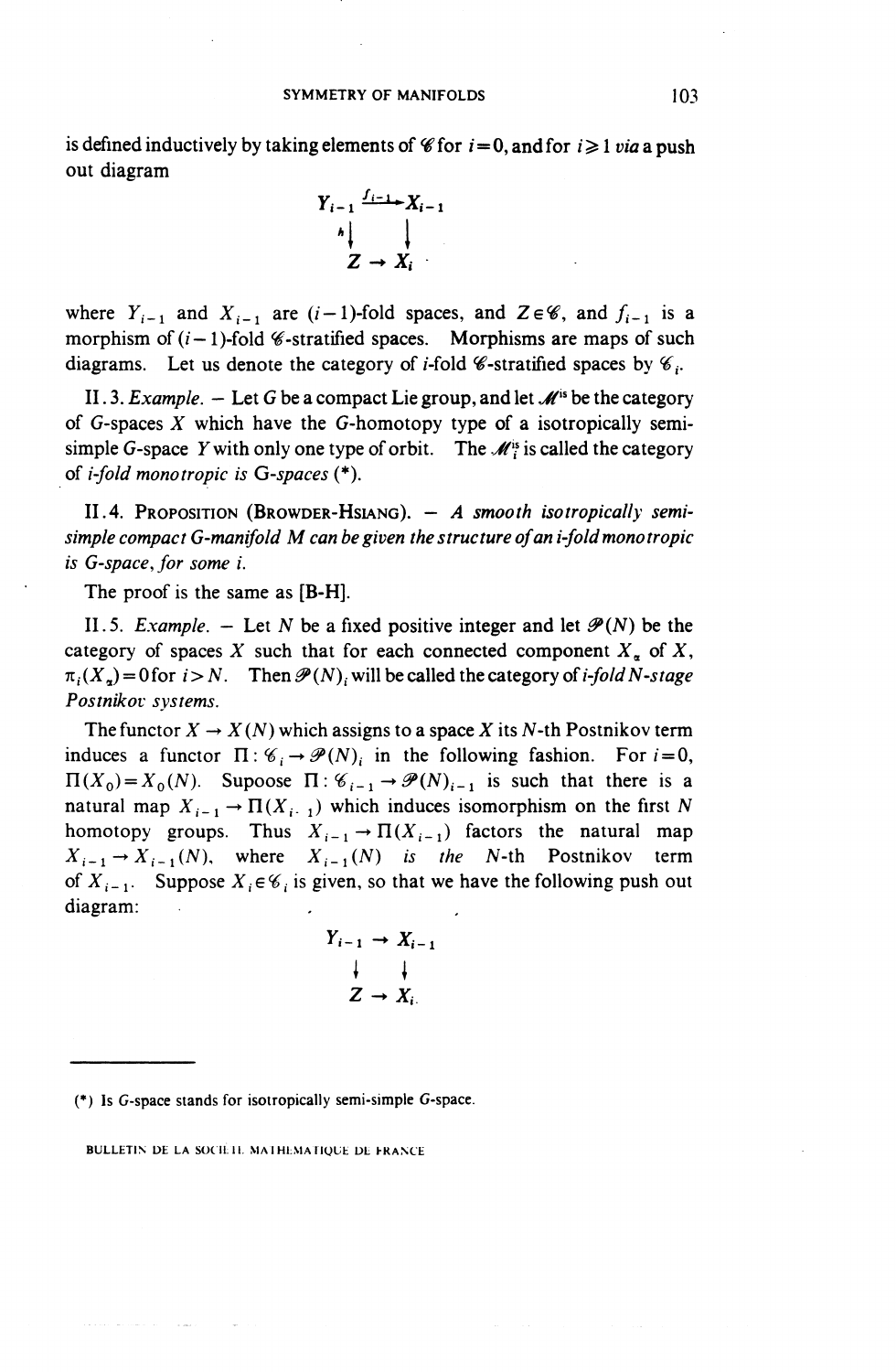Then  $\Pi(X_i)$  is defined by the push-out diagram

$$
\Pi(Y_{i-1}) \rightarrow \Pi(X_{i-1})
$$
  
\n
$$
\downarrow \qquad \qquad \downarrow
$$
  
\n
$$
Z(N) \cdots \rightarrow \Pi(X_i)
$$

and the natural map  $X_i \to \Pi(X_i)$  is given by the functoriality of pushouts. Note that  $\Pi(Y_{i-1}) \to Z(N)$  is given by the composition:

$$
\Pi(Y_{i-1}) \to \Pi(Y_{i-1})(N) = Y_{i-1}(N) \to Z(N).
$$

A Mayer-Vietoris sequence arguments shows that  $X_i \to \Pi(X_i)$  induces isomorphism on  $\pi_i$  for  $i \leq N$ , and this finishes the inductive definition of  $\Pi$ (cf. [B-H] for the details).

*Proof of Theorem B'*.  $-$  Let  $\mu$ :  $G \times M \rightarrow M$  be a smooth isotropically semisimple action. Then  $M$  is an *i*-fold monotropic is G-space by II.4, where  $1+i$  is the number of orbit-types. This induces *i*-fold structures on  $X/G$ ,  $E_G \times X$ , and  $E_G \times_G X$ , where  $E_G \rightarrow BG$  is the universal principal Gbundle and  $E_G \times_G X$  is the orbit space of the diagonal G-action on  $E_G \times X$ . Apply the functor  $\Pi : \mathscr{C}_i \to \mathscr{P}(2)_i$ , the *i*-fold second stage Postnikov functor, to the diagram of  $i$ -fold spaces and maps:



to get the commutative diagram



**TOME**  $111 - 1983 - N^{\circ}2$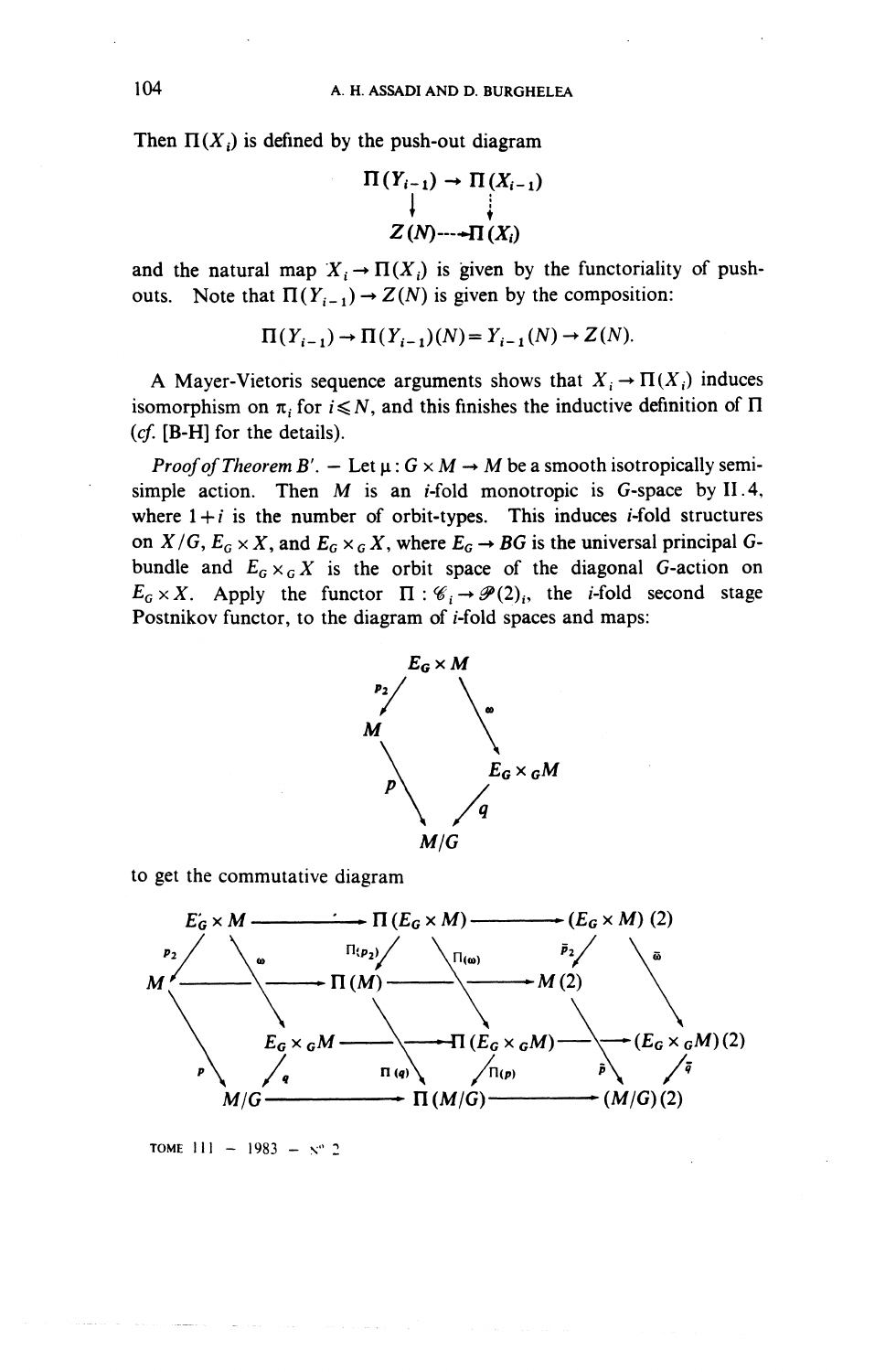To obtain the desired factorization, it suffices to show that after applying the functor  $H_*$  ( ; Q) to the above diagram, the induced maps  $\bar{\omega}_*$  and  $\Pi(q)_*$ become isomorphisms.

First, consider the map  $\omega$ , and observe that we have the fibration:

$$
E_G \times M \stackrel{\omega}{\rightarrow} E_G \times_G M \stackrel{\beta}{\rightarrow} BG.
$$

Since G is a connected semi-simple Lie group,  $\pi_j(BG) \otimes \mathbb{Q} = 0$  for  $j \leq 3$ . Hence the homotopy-theoretic fibre of  $\bar{\omega}$ , call it  $F_{\bar{\omega}}$ , is connected and  $\pi_j (F_{\overline{\omega}})$  is finite for *j* = 1, 2 and  $\pi_j (F_{\overline{\omega}}) = 0$  for *j* > 2. A Serre spectral sequence argument applied to the fibration  $\tilde{F}_{\bar{\omega}} \to F_{\bar{\omega}} \to K(\pi_1(F_{\bar{\omega}}), 1)$  shows that  $H_*(F_{\omega}; \mathbb{Q})=0$ . Consequently:

$$
\bar{\omega}_* : H_*(E_G \times M)(2); \mathbb{Q}) \to H_*(E_G \times_G M)(2); \mathbb{Q}),
$$

is also an isomorphism by the Serre spectral sequence of:

$$
F_{\bar{\omega}} \to (E_G \times M)(2) \to (E_G \times_G M)(2).
$$

Next, we prove that  $\Pi(q)_*$  is an isomorphism in rational cohomology as well. The proof is by induction on *i*. If  $i = 0$ , then we have only one type of

orbit, say (*H*). Consequently, we have a fibration  $BH \rightarrow E_G \times_G M \stackrel{q}{\rightarrow} M/G$ in which  $\pi$ <sub>i</sub>(BH) are finite for  $j \leq 3$ , since *H* is semi-simple. Hence the homotopy-theoretic fibre of  $\Pi(q)$ , say  $F_a$  is connected and  $\pi_i(F_a)$  are finite for  $j = 1$ , 2 and  $\pi_j(F_a) = 0$  for  $j > 2$ . An argument similar to the one applied to  $F_{\overline{p}}$  shows that  $\overline{H}_*(F_{\overline{p}}; \mathbb{Q})=0$  and hence:

$$
\Pi(q)_*: H_*(\Pi(E_G\times_G M); \mathbb{Q})\to H_*(\Pi(M/G); \mathbb{Q}),
$$

is an isomorphism. Now suppose that we have proved the assertion for  $i = k - 1$ , and we would like to prove it for  $i = k$ . Then we have the following push out diagram:

$$
Y_{k-1} \rightarrow M_{k-1}
$$
  
\n
$$
\downarrow
$$
  
\n
$$
Z \rightarrow M_k
$$

BULLETIN DE LA SOCIETE MATHÉMATIOUE DE FRANCE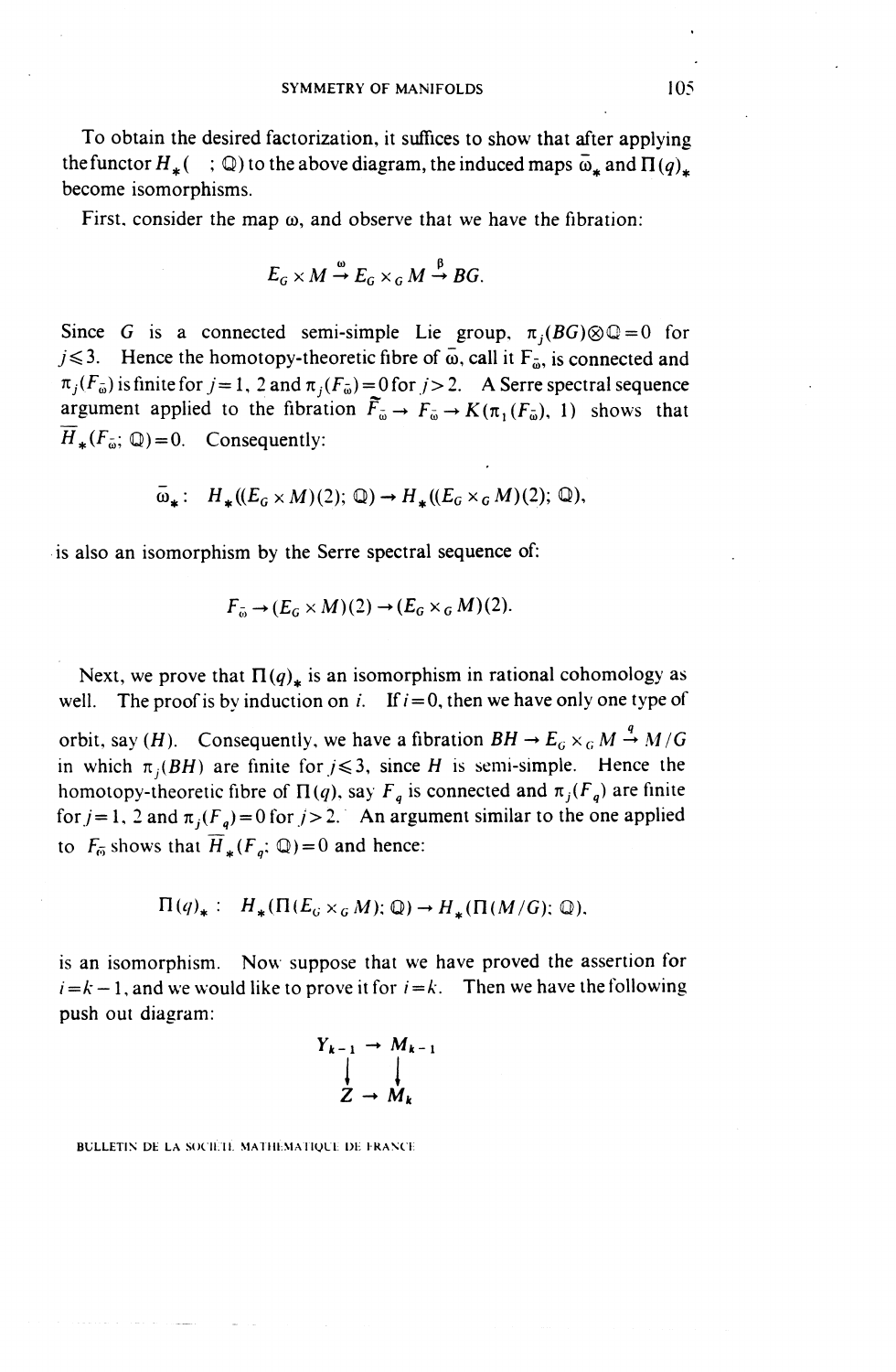where  $Z$  has the G-homotopy type of a G-space with only one type of orbit, say *(H).* **We** have the push out diagram



We apply the functor  $\Pi$  to the above diagram, and observe that by the induction hypothesis,  $\Pi(q^{\prime}_{k-1})_{\star}$ ,  $\Pi(q_{k-1})_{\star}$ , and  $\Pi(q^{\prime\prime})_{\star}$  induce isomorphisms in rational homology. Hence the ladder of Mayer-Vietoris sequences associated to the above push-out diagrams, and. the Five Lemma shows that  $\Pi(q_k)$ <sup>\*</sup> is also an isomorphism. This finishes the inductive step and establishes the proof that  $\Pi(q)_\star$ :

$$
H_{\ast}(\Pi(E_G\times_G M);\mathbb{Q})\to H_{\ast}(\Pi(M/G);\mathbb{Q})
$$

is an isomorphism. A simple diagram chase yields the desired factorization.  $\blacksquare$ 

### **Section III**

As an application of Theorem **B,** we will show that the non-standard differentiable manifold  $S^2 \times T^{n-2} \# \Sigma^n$  does not admit a non-trivial smooth action of a semi-simple compact Lie group, whereas:

$$
S^2 \times T^{n-2} = (SO(3)/SO(2)) \times T^{n-2},
$$

has semi-simple degree of symmetry 3. Thus changes in the smoothness structure at one point leads to lack of semi-simple degree of symmetry.

III.1. THEOREM.  $-Let \sum_{n=0}^{\infty} \sum_{n=0}^{\infty} a_n$  non-standard homotopy sphere. Then  $S_s^{\text{diff}}(S^2 \times T^{n-2} \# \Sigma^n) = 0.$ 

*Proof.* – It suffices to show that if  $M^n = S^2 \times T^{n-2} \neq \Sigma^n$  admits an effective action of  $G=SO(3)$  or  $SU(2)$ , then  $\Sigma<sup>n</sup>=0$  in  $\theta<sub>n</sub>$ , since any semi-simple

**TOME**  $111 - 1983 - 8^{\circ}2$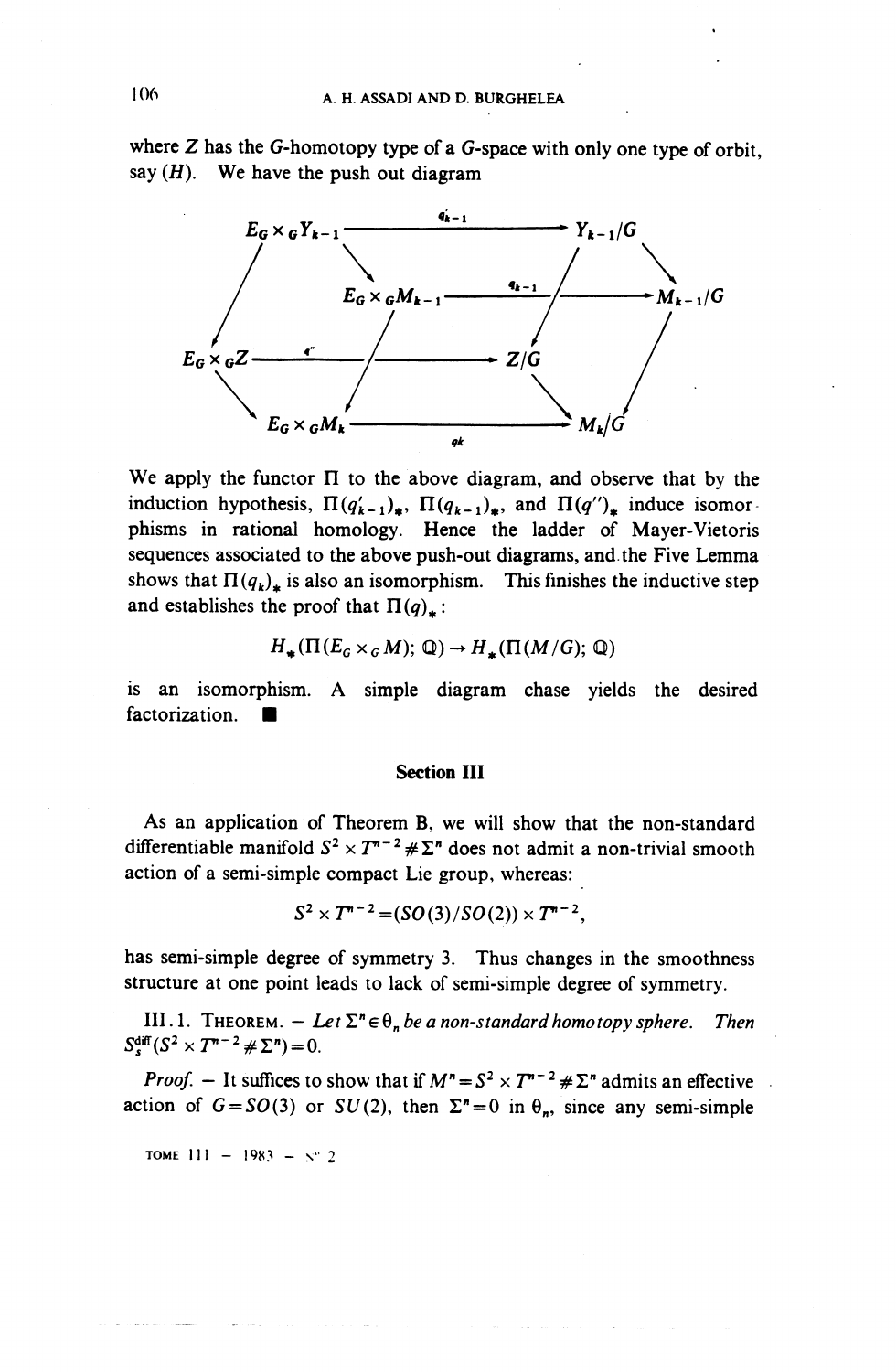compact Lie group has a subgroup isomorphic to *SO (3)* or  $SU(2)$ . Since M satisfies the condition  $P_{2,n}(\mathbb{Q})$  by Corollary 1.7 any nontrivial G-action of  $M<sup>n</sup>$  must have one dimensional isotropy subgroups hence the principal orbit has dimension  $\geq 2$ . Since *M* satisfies the condition  $P_{1,n-2}(\mathbb{Q})$  by *Observation to the proof of Theorem A* the principal orbit should have dimension  $\leq 2$ , hence = 2. Consequently there are no finite isotropy groups and any isotropy group *H* has to be either a maximal torus  $S^1$  or a normalizer  $N(S^1)$  of a maximal torus  $S^1$  or G. If  $H = G$  the embedding of the principal orbit is homotopic to the constant map and then by [B-S] Proposition 2 for any:

$$
\alpha \in H^2(M; \mathbb{Q}), \quad w_1, \ldots, w_{n-2} \in H^1(M; Q) \quad \alpha \cup \ldots \cup w_{n-2} = 0,
$$

which is clearly false for  $M = S^2 \times T^{n-2} \# \Sigma^n$ . If some  $N(S^1)$  occurs as an isotropy group then  $G/N(S^1) \simeq RP^2$  is embedded with trivial normal bundle (any orbit has a trivial normal bundle) in *M* which is also impossible. Consequently each isotropy group has to be a maximal torus. Thus  $M^n \to M/G$  is a fibre bundle with fibre  $S^2$  and structure group  $G = SO(3)$ . Let  $W^{n+1}$  be the associated disc bundle which is homotopy equivalent to  $M/G$ . It is not difficult to see that  $M/G$  is homotopy equivalent to  $T^{n-2}$ ; however, we only need  $H^*(M/G; \mathbb{Z}) \cong H^*(T^{n-2}; \mathbb{Z})$  and this follows from the observation that the fibre  $S^2$  is totally nonhomologuous to zero in  $M^n$ .

Now we are ready to apply the argument of Theorem 1.1 of [A-B] to this situation. First, consider  $S^2 \times T^{n-2}$  embedded in the interior of  $D^{n+1}$ , bounding  $D^3 \times T^{n-2}$ . Taking out the interior of  $D^3 \times T^{n-2}$  from  $D^{n+1}$ , we obtain a cobordism V between  $S^2 \times T^{n-2}$  and  $S^n$ . Then we take the connected sum of *V* and  $\Sigma$ <sup>n</sup> × [0, 1] along the "generator" of the cylinder  $\Sigma^n \times [0, 1]$  to obtain a new cobordism V' between  $S^n \neq \Sigma^n = \Sigma^n$  and  $S^2 \times T^{n-2} \neq \Sigma^n = M^n$ . Since we assumed that  $S_s(M^n) \neq 0$ , the above argument shows that  $M^n \cong \partial W^{n+1}$ , with  $H_*(W^{n+1}) \cong H_*(D^3 \times T^{n-2})$ . Let  $V'' = V' \cup_{M''} W^{m+1}$ , and observe that  $\Sigma^n = e^T V''$ . The comparison of the Mayer-Vietoris sequences of the triads *(V*', *W: M")* and  $(V, D^3 \times T^{n-2}; S^2 \times T^{n-2})$ , and the fact that all cohomology automorphisms of  $M<sup>n</sup>$  can be obtained by diffeomorphisms show that we may find a diffeomorphism  $f : M^n \to M^n$  such that  $V'' = V' \cup f$  W becomes acyclic. It is easy to see that by performing surgeries on spheres of dimension one and two in the interior of  $V'$ , we can kill the fundamental group without changing the homology of V", thus obtaining a contractible manifold with

BULLETIN DE LA SOCIÉTÉ MATHÉMATIQUE DE FRANCE